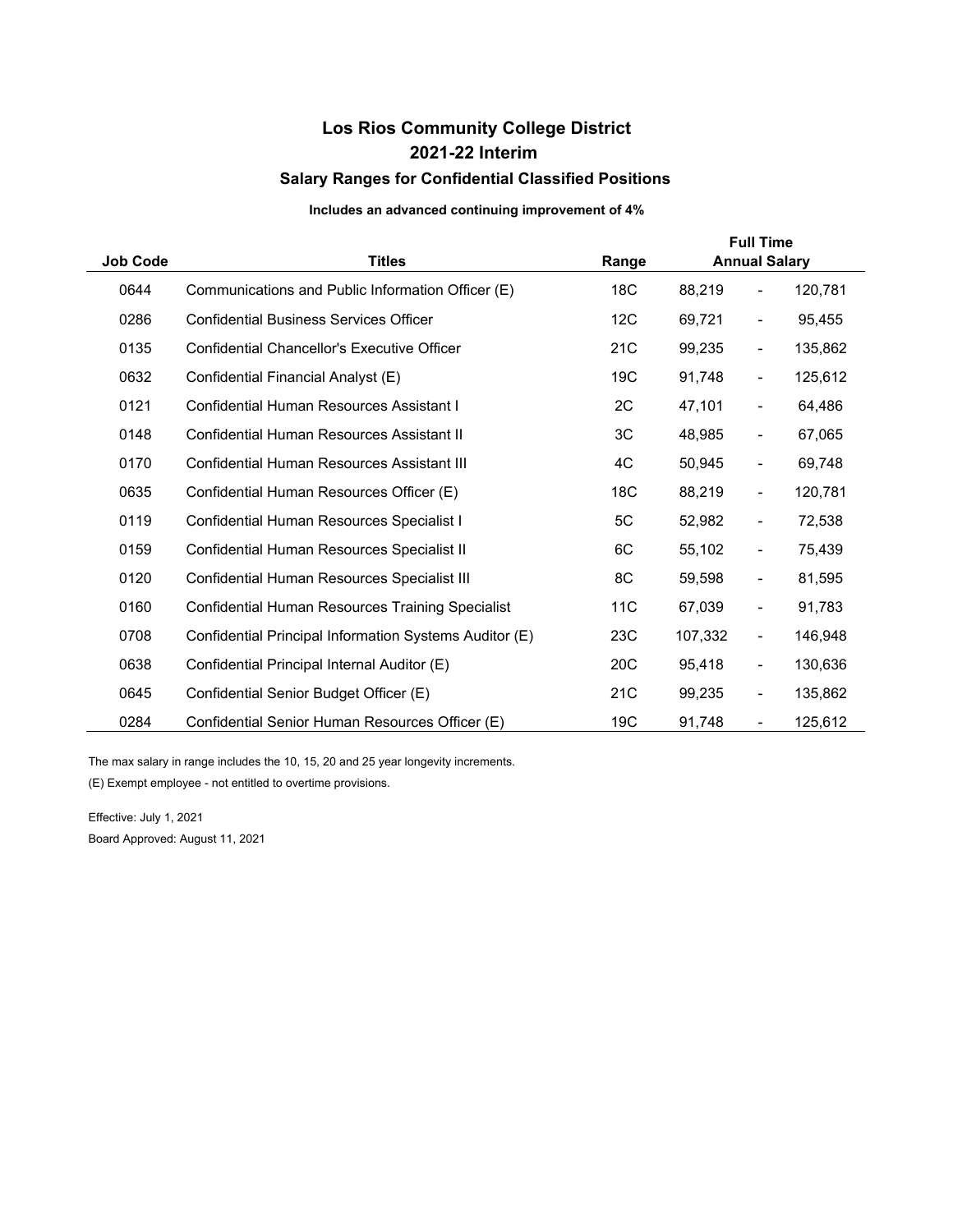## **Los Rios Community College District 2021-22 Interim Confidential Classified Monthly Salary Schedule**

**Includes an advanced continuing improvement of 4%** 

| Range      | Hourly<br>Step 1 | <b>Monthly</b><br>Step 1 | Step 2   | Step 3   | Step 4    | Step 5    | Step 6    | $L1*$     | $L2**$    | $L3***$   | L4****    |
|------------|------------------|--------------------------|----------|----------|-----------|-----------|-----------|-----------|-----------|-----------|-----------|
| 1C         | 21.77            | 3,774.12                 | 3,925.09 | 4,082.09 | 4,245.38  | 4,415.20  | 4,591.80  | 4,775.47  | 4,966.49  | 5,065.82  | 5,167.14  |
| 2C         | 22.64            | 3,925.09                 | 4,082.09 | 4,245.38 | 4,415.20  | 4,591.80  | 4,775.47  | 4,966.49  | 5,165.15  | 5,268.45  | 5,373.82  |
| 3C         | 23.55            | 4,082.09                 | 4,245.38 | 4,415.20 | 4,591.80  | 4,775.47  | 4,966.49  | 5,165.15  | 5,371.75  | 5,479.19  | 5,588.77  |
| 4C         | 24.49            | 4,245.38                 | 4,415.20 | 4,591.80 | 4,775.47  | 4,966.49  | 5,165.15  | 5,371.75  | 5,586.62  | 5,698.35  | 5,812.32  |
| <b>5C</b>  | 25.47            | 4,415.20                 | 4,591.80 | 4,775.47 | 4,966.49  | 5,165.15  | 5,371.75  | 5,586.62  | 5,810.08  | 5,926.28  | 6,044.81  |
| 6C         | 26.49            | 4,591.80                 | 4,775.47 | 4,966.49 | 5,165.15  | 5,371.75  | 5,586.61  | 5,810.08  | 6,042.49  | 6,163.34  | 6,286.60  |
| 7C         | 27.55            | 4,775.47                 | 4,966.49 | 5,165.15 | 5,371.75  | 5,586.61  | 5,810.08  | 6,042.49  | 6,284.19  | 6,409.88  | 6,538.06  |
| 8C         | 28.65            | 4,966.49                 | 5,165.15 | 5,371.75 | 5,586.61  | 5,810.08  | 6,042.49  | 6,284.19  | 6,535.56  | 6,666.27  | 6,799.59  |
| 9C         | 29.80            | 5,165.15                 | 5,371.75 | 5,586.61 | 5,810.08  | 6,042.49  | 6,284.19  | 6,535.56  | 6,796.98  | 6,932.92  | 7,071.58  |
| 10C        | 30.99            | 5,371.75                 | 5,586.61 | 5,810.08 | 6,042.49  | 6,284.19  | 6,535.56  | 6,796.98  | 7,068.85  | 7,210.23  | 7,354.44  |
| <b>11C</b> | 32.23            | 5,586.61                 | 5,810.08 | 6,042.49 | 6,284.19  | 6,535.56  | 6,796.98  | 7,068.85  | 7,351.60  | 7,498.63  | 7,648.62  |
| 12C        | 33.52            | 5,810.08                 | 6,042.49 | 6,284.19 | 6,535.56  | 6,796.98  | 7,068.85  | 7,351.60  | 7,645.67  | 7,798.58  | 7,954.56  |
| 13C        | 34.86            | 6,042.49                 | 6,284.19 | 6,535.56 | 6,796.98  | 7,068.85  | 7,351.60  | 7,645.67  | 7,951.49  | 8,110.52  | 8,272.74  |
| 14C        | 36.25            | 6,284.19                 | 6,535.56 | 6,796.98 | 7,068.85  | 7,351.60  | 7,645.66  | 7,951.49  | 8,269.55  | 8,434.94  | 8,603.64  |
| <b>15C</b> | 37.71            | 6,535.56                 | 6,796.98 | 7,068.85 | 7,351.60  | 7,645.66  | 7,951.49  | 8,269.55  | 8,600.33  | 8,772.34  | 8,947.79  |
| 16C        | 39.21            | 6,796.98                 | 7,068.85 | 7,351.60 | 7,645.66  | 7,951.49  | 8,269.55  | 8,600.33  | 8,944.35  | 9,123.24  | 9,305.70  |
| 17C        | 40.78            | 7,068.85                 | 7,351.60 | 7,645.66 | 7,951.49  | 8,269.55  | 8,600.33  | 8,944.35  | 9,302.12  | 9,488.16  | 9,677.92  |
| 18C        | 42.41            | 7,351.60                 | 7,645.66 | 7,951.49 | 8,269.55  | 8,600.33  | 8,944.35  | 9,302.12  | 9,674.20  | 9,867.68  | 10,065.05 |
| 19C        | 44.11            | 7,645.66                 | 7,951.49 | 8,269.55 | 8,600.33  | 8,944.35  | 9,302.12  | 9,674.20  | 10,061.17 | 10,262.39 | 10,467.65 |
| 20C        | 45.87            | 7,951.49                 | 8,269.55 | 8,600.33 | 8,944.35  | 9,302.12  | 9,674.20  | 10,061.17 | 10,463.62 | 10,672.89 | 10,886.35 |
| 21C        | 47.71            | 8,269.55                 | 8,600.33 | 8,944.35 | 9,302.12  | 9,674.20  | 10,061.17 | 10,463.62 | 10,882.16 | 11,099.80 | 11,321.80 |
| 22C        | 49.62            | 8,600.33                 | 8,944.35 | 9,302.12 | 9,674.20  | 10,061.17 | 10,463.62 | 10,882.16 | 11,317.45 | 11,543.80 | 11,774.67 |
| 23C        | 51.60            | 8,944.35                 | 9,302.12 | 9,674.20 | 10,061.17 | 10,463.62 | 10,882.16 | 11,317.45 | 11,770.14 | 12,005.55 | 12,245.66 |

\*After 10 years of satisfactory service with Los Rios, a longevity increment will be awarded which is 4% of the appropriate range and step

\*\* An additional longevity increment of 4% (8.16%) will be granted after fifteen (15) full years of service with the District.

\*\*\* An additional longevity increment of 2% (10.323%) will be granted after twenty (20) full years of service with the District.

\*\*\*\* An additional longevity increment of 2% (12.53%) will be granted after twenty-five (25) full years of service with the District.

Longevity increments 2, 3 and 4 are based on current step placement and any previously earned longevity (rate compounded).

Effective: July 1, 2021 Board Approved: August 11, 2021